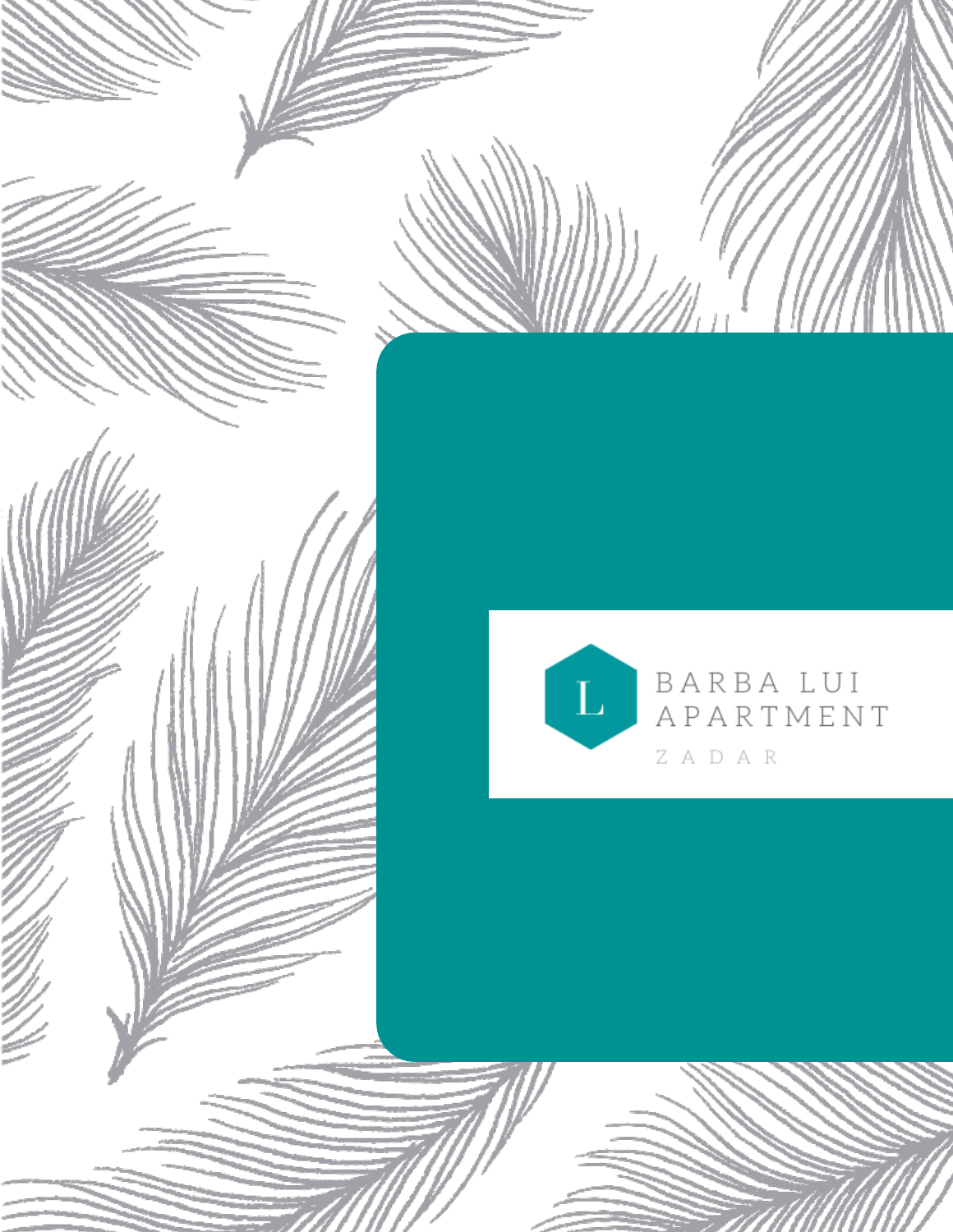

# *WELCOME to ZADAR, more than 3000 years old pearl of Dalmatia, European Best Destination in 2016 and home of the most beautiful SUNSET in the World!*

Dear guest,

On behalf of our entire staff we would like to welcome you to our property. We are honored that you have chosen to stay with us and look forward to providing you with a memorable experience.

For your convenience, the Barba Lui apartment offers several amenities, such as the kitchen with dishwasher, water kettle and refrigerator. You are welcome to serf yourself with complimentary treats. If you're ready to step out and explore the area, our property is conveniently located, within walking distance of a variety of popular restaurants and local attractions. You can find more details on everything the local area offers as well as additional information on utilizing on-site amenities in this brochure and prepared webpage.

If you need anything during your stay our staff will be pleased to assist you — morning, noon or evening! Just call or text to the host and we will be at your service. Or reach out to us at +385 99 592 0167.

We provide hi-speed wi-fi connection. You can connect to "Barba Lui" using password: barbalui1919

Please memorize the parking ramp code: 1919

Upon check out please leave the main door (street entrance) keys and key card at the table and close the door making sure it is locked.

We sincerely thank you for choosing the Barba Lui Apartment and hope that you have a comfortable and pleasant stay.

Warmly, Martina.

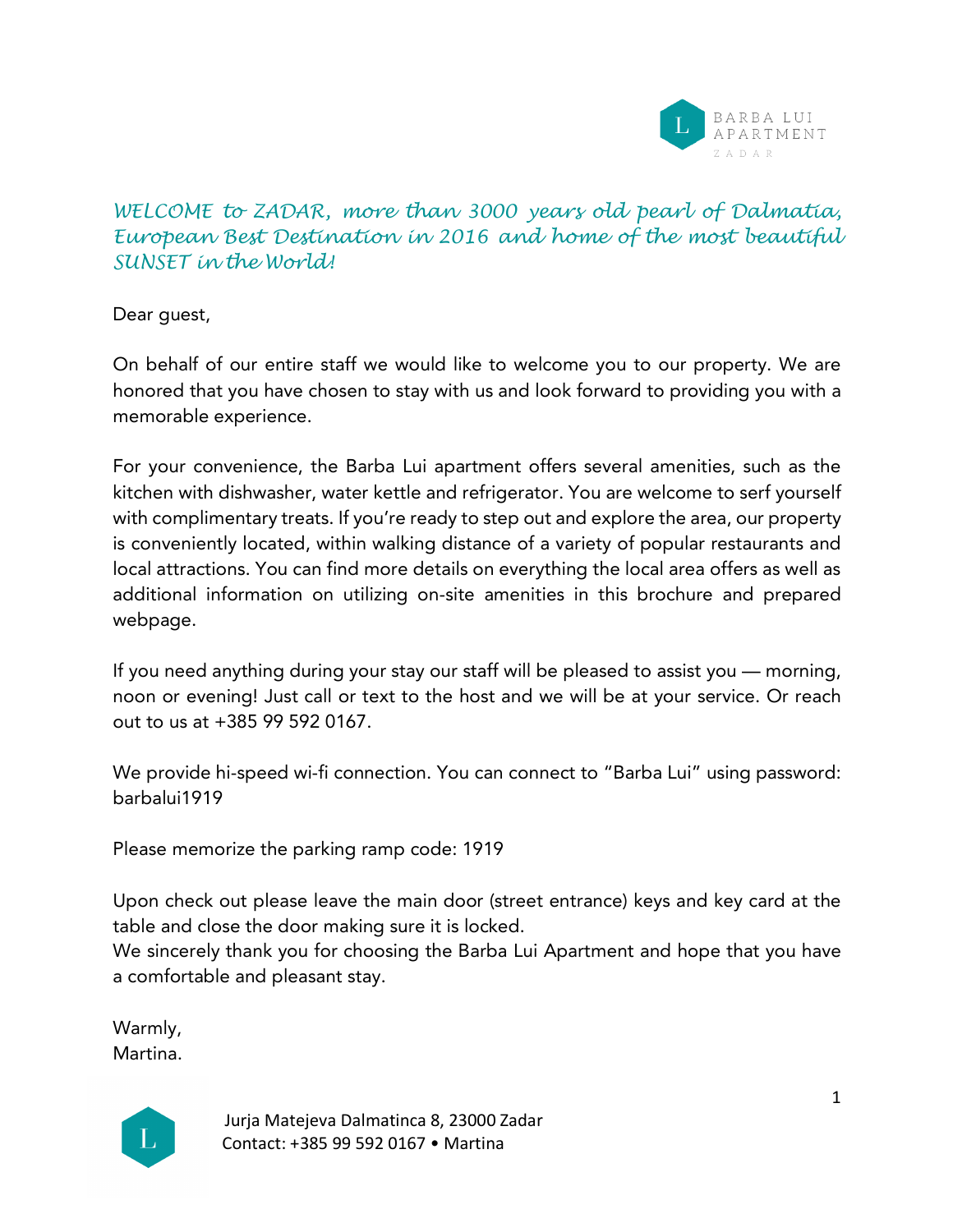

A mandatory law – General Data Protection Regulation (GDPR) requires every guest have to present valid government ID upon Check-in. Please submit your personal data via link (sent by your host) or filling out the form given by the host, or by sending the photo of your ID to the host.  $\odot$ 

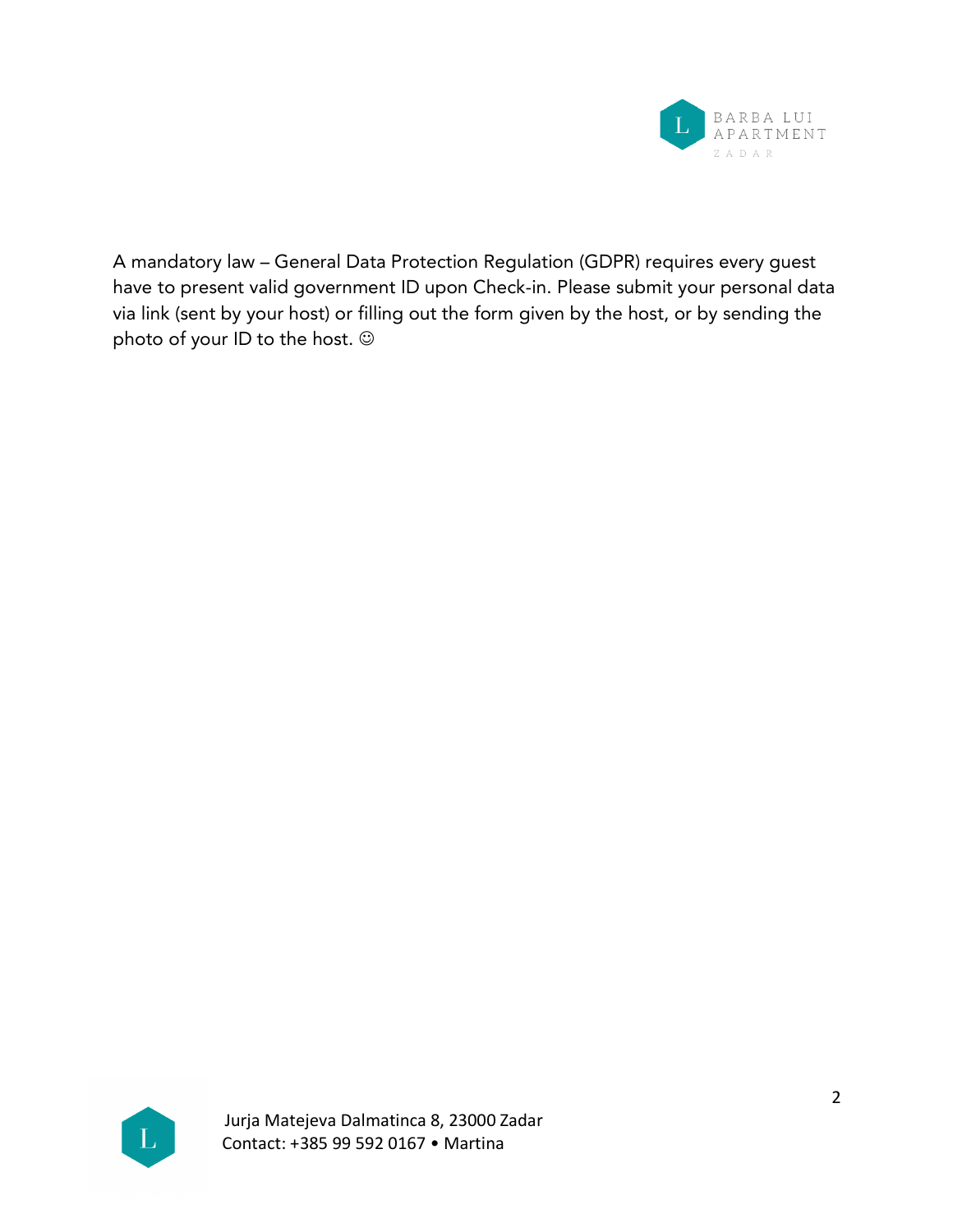

# HOUSE RULES

*In order to provide you with a pleasant stay and to prevent any misunderstandings, please familiarize yourself with our house rules. For all kinds of information , MARTINA, your host is on your disposal.*

- o Accommodation is available from 15.00 on day of arrival until 10.00 am on the day of departure . Staying in the apartment after 10:00 am can be extra charged and must be agreed with the host, prior to departure day.
- o Upon arrival you should fill in the form about your personal data and provide it to the host. It is obligated by Croatian law.
- $\circ$  The price for apartments for the whole period will be charged lates the first night stay in the apartment ( if not payed in advance).
- o If you decide to terminate your earlier arrangement, you are required to pay the entire booking period.
- o Guests are responsible for their behavior in the apartments. In case of an accident they face the consequences.
- o Thorough cleaning and decorating of the apartment is done by the host or hostess of Barba Lui Apartment during each shift of new costumers. Garbage bags, toilet paper, soap are available upon arrival, and other volumes if needed are the responsibility of the guest.
- o During their stay, guests are expected to keep the cleanliness of the room, as well as at the end of the stay they should present it in an appropriate condition as they found it on arrival.
- o Guests are required to take care of the key with special attention and lock the apartment because the owners are not liable for theft or negligence. Compensation for loss of keys is 100 euros.
- o Night rest lasts from 23:00 am to 8:00 pm during which time it is forbidden to create noise and disturb the peace and disturb other guests.
- o We ask guests to turn off the lights before leaving the apartment, turn off electrical appliances and close all faucets. We especially ask guests to turn off air conditioning when they simultaneously open windows and doors in the room.
- o During the summer please throw out garbage daily.

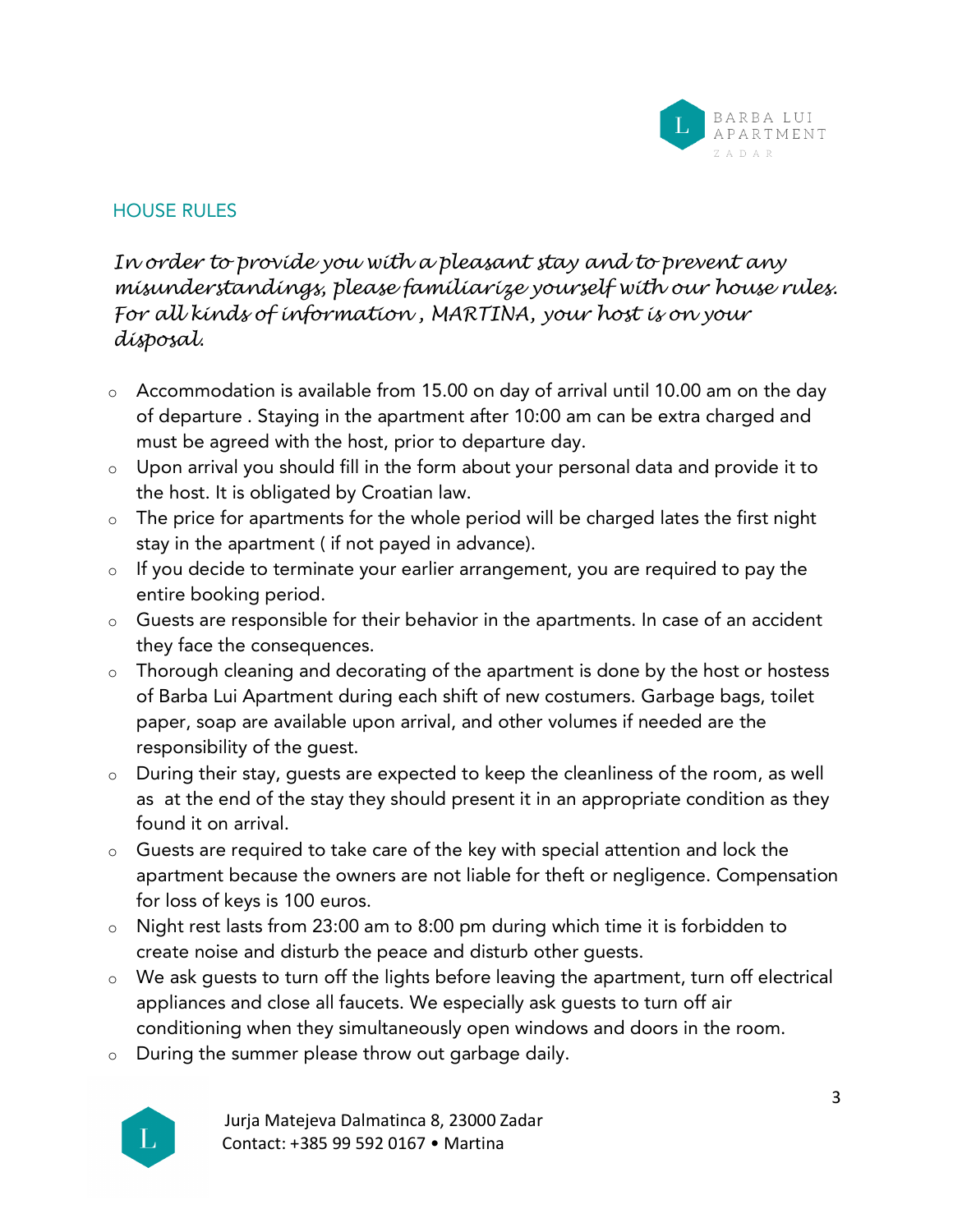

- o Please do not throw ashes and cigarett leftovers in trash can, rather flush it down the toilet.
- o It is strictly forbidden to bring people who are not users of rented room and are not listed on the enclosed pre- booking. In the case of finding people who are not registered or have not been announced, the host has the right to cancel accommodation to all guests without having to pay cancellation costs.
- o It is strictly forbidden to take owners property outside the apartment eg ( towels, dishes, blankets ) …
- o It is not allowed to bring in easily inflammable and explosive materials and with strong or unpleasant smell. Furthermore, it is not allowed to bring electric appliances to the apartment without the host's permission. This rule does not apply to electric appliances for personal care.
- o Guests are required to take care of their belongings and treasured items that they leave in the apartment. The owner is not responsible for their eventual disappearance. At your disposal is a safe where you can store your documents and valuables.
- $\circ$  The owner has no right to enter the apartment at the time when guests are absent, except in special cases when the entry is necessary to prevent possible damage or danger. In such cases, when the owner is required to enter the apartment, he must inform guests at the first meeting.
- o Pets are accepted upon request prior to arrival.
- o On the day of departure, the guest is obliged to allow the host of Barba Lui Apartment with his presence, to inspect the room and home appliances. Any damage that is caused when leaving the customer is obligated to compensate.
- o Smoking is NOT allowed.
- o House rules is an integral part of the lease. Guests are requested to read house rules. At the beginning of the accommodation it is considered as though the customer is familiar with the house rules of Nora rooms and agrees to the obligations and conditions specified in the house rules.

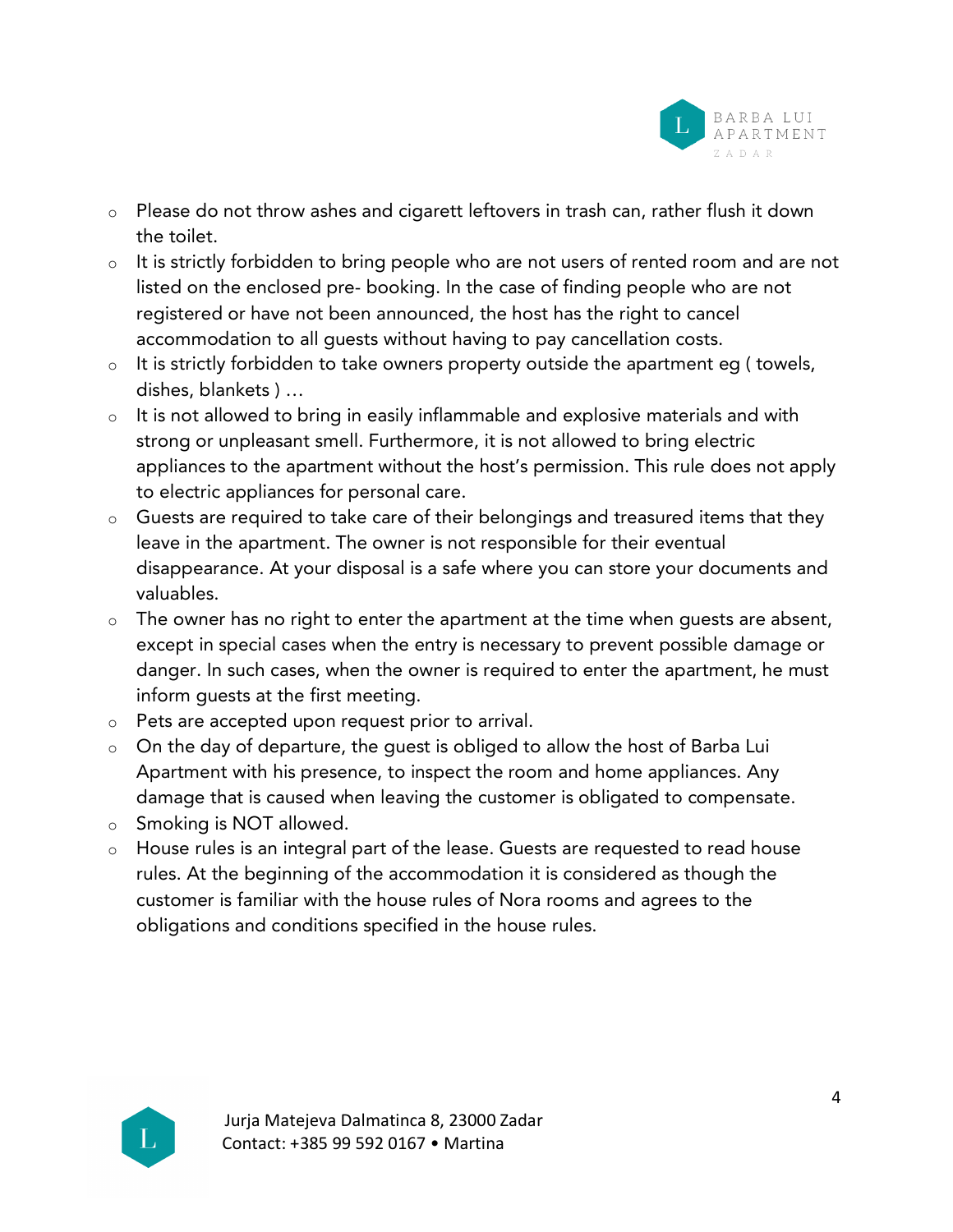

# **PRICELIST**

| <b>SEASON</b>                                          |                   |               | В             |               |
|--------------------------------------------------------|-------------------|---------------|---------------|---------------|
|                                                        | 17.03.-28.04.     | 28.04.-26.05. | 26.05.-30.06. |               |
| <b>ROOM TYPE</b>                                       | $20.10 - 10.11$ . | 22.09.-20.10. | 25.08.-22.09. | 30.06.-25.08. |
| <b>NO.1</b><br>Double deluxe<br>$smart - city$<br>view | $105,-$           | $119. -$      | $158,-$       | $205 -$       |

Prices listed in Euro.

Including: room accommodation, linen and towels, final cleaning, Wi-Fi, SATv, Air Condition, tax.

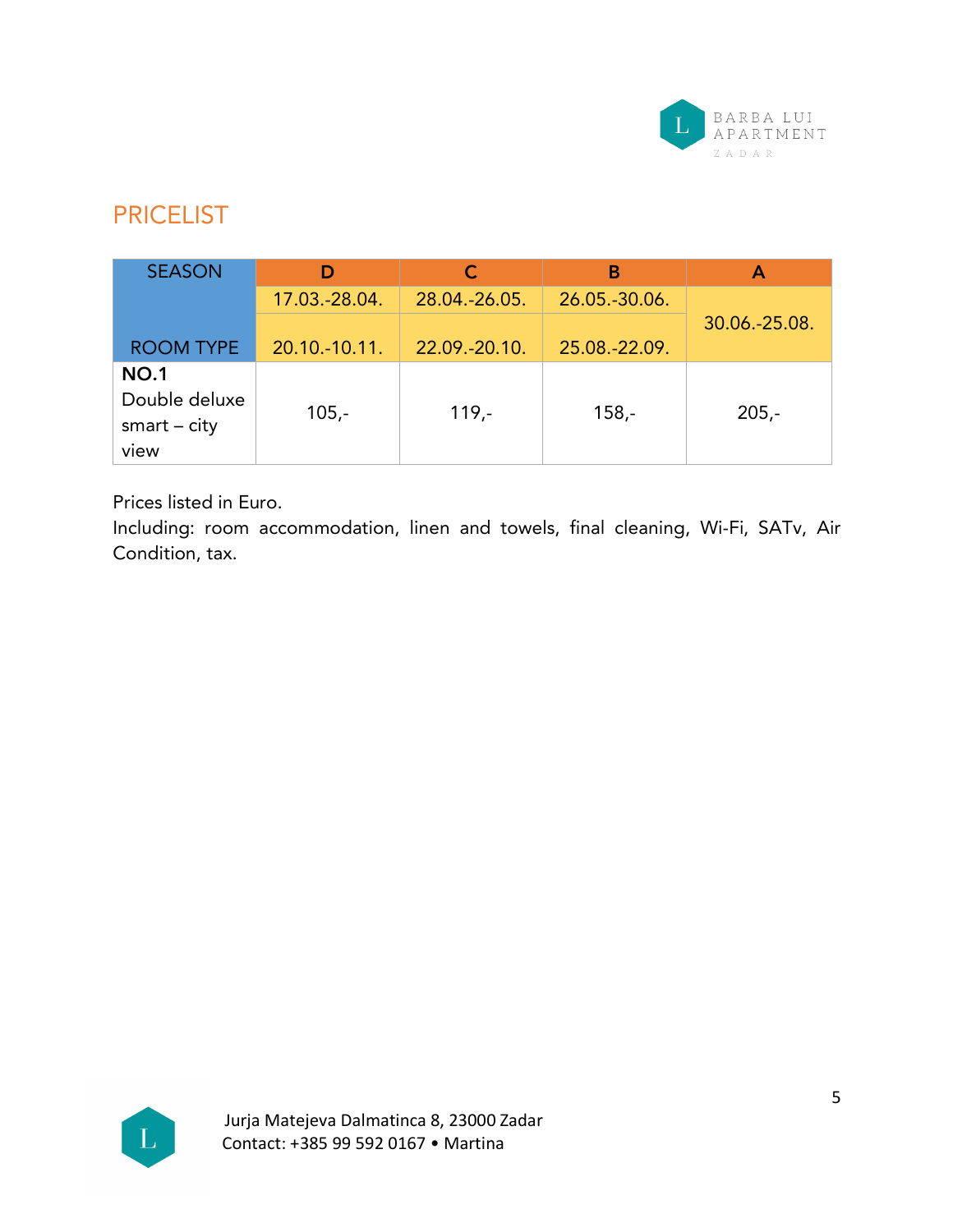

# GOOD TO KNOW

- International country code for Croatia: +385
- Ambulance: 194
- Fire Brigade: 193
- Police: 192
- Roadside vehicle assistance: 1987 (When calling from abroad or by mobile phone, call +385 1 1987)
- National Centre for Search and Rescue at Sea: 195
- Help at sea Sea Tow: +385 (0) 91 9362513
- Mountain Rescue Service: +385(0)91 721 0010
- Unique National number for all emergency situations: 112
- General information: 18981
- Information on local and intercity numbers: 11888
- Information on international numbers: 11802
- Weather forecast and road conditions: 060 520 520
- Croatian Automobile Club (HAK): +385 1 46 40 800 Web: www.hak.hr,

For TRANSFERS trough the region, to the airport and similar, as well as for various excursions, contact your host

• MARTINA – martina@experiences.hr or +385 99 5920167

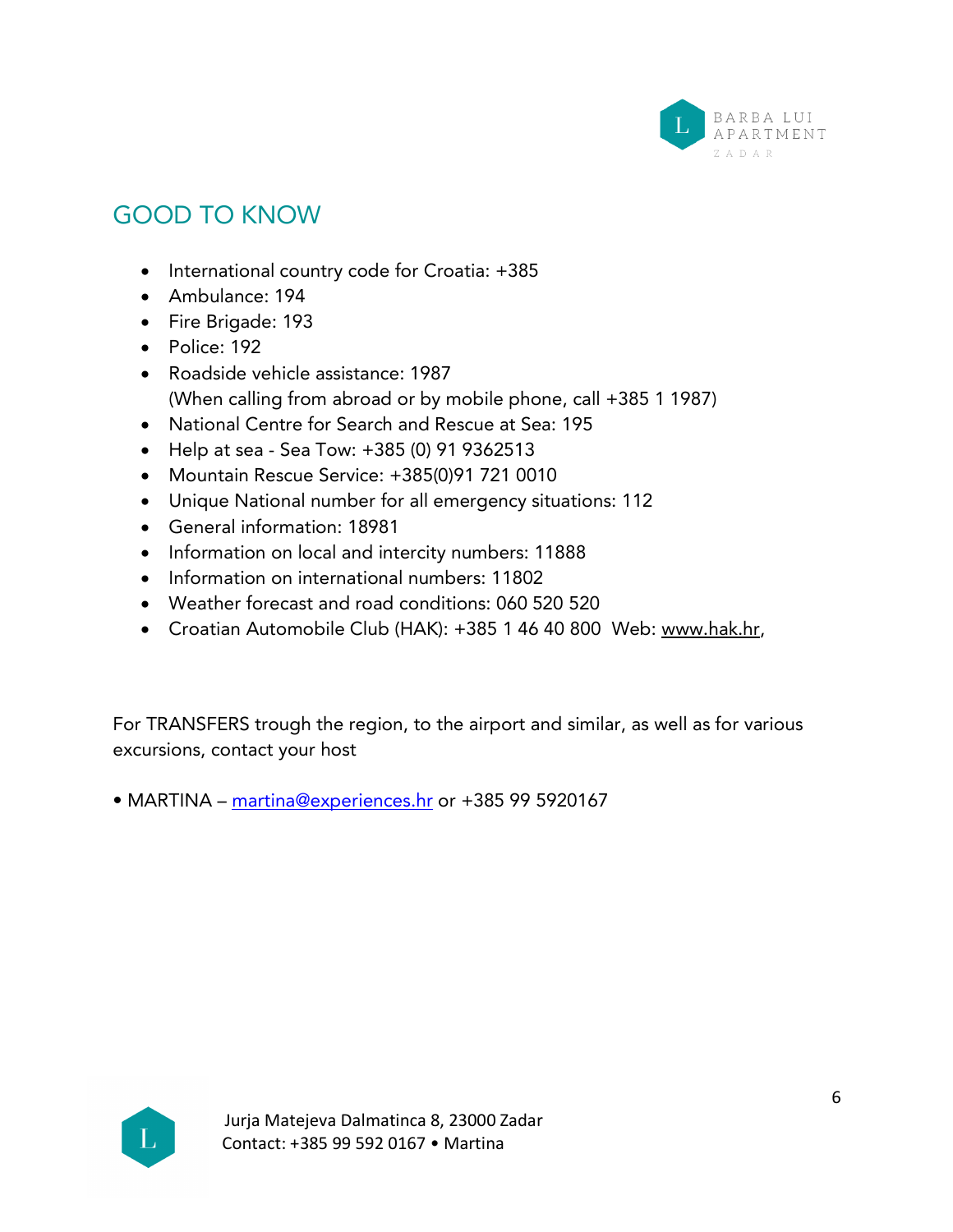

# WELCOME TO ZADAR

Welcome to the city of Zadar, a city of exceptional history and rich cultural heritage, a city of tourism. Our web site will try to offer you a complete tourist offer, from searching for an ideal accommodation, autochthonous gourmand delicacies, cultural monuments, a variety of excursion programs and numerous tourist activities that the city offers by combining the beauty of the past and all the privileges that the modern traveller demands.

The particularity of the city is irresistible for those who respect and admire historical monuments and cultural heritage, artists, tourists and its citizens. Zadar is a city monument, surrounded by historical ramparts, a treasury of the archaeological and monumental riches of ancient and medieval times, Renaissance and many contemporary architectural achievements such as the first sea organs in the world.

Zadar is a city where huge spaces are left for pedestrians. Using your guidebook, your walk along the cobblestone streets of the city will become a walk through history, and also an experience of the contemporary life of the city. When tired, do try to take a break in one of our restaurants, pastry shops or coffee shops that you can find in the gastro offer of this guidebook. Enjoy listening to the concerts, visit the theatre, museums, and exhibitions.

The city of Zadar is an easily reached destination by land, sea and air. It has a good traffic infrastructure through which it is directly connected to other bigger cities of the Republic of Croatia: Zagreb, Rijeka, Split and Dubrovnik, with extraordinary accommodation and contemporary service of numerous marinas. Whichever way you want to reach Zadar, the natural beauty of the landscape will not leave you equanimous.

The ferry port as well as the new tourist port for cruisers are located on the new and spacious Gaženica port, some 3 km away from the center of the town (tourist cruising ships as well as local ferry and ship lines with Preko, Zaglav, Mali Lošinj, Pula and Ancona/Italy).

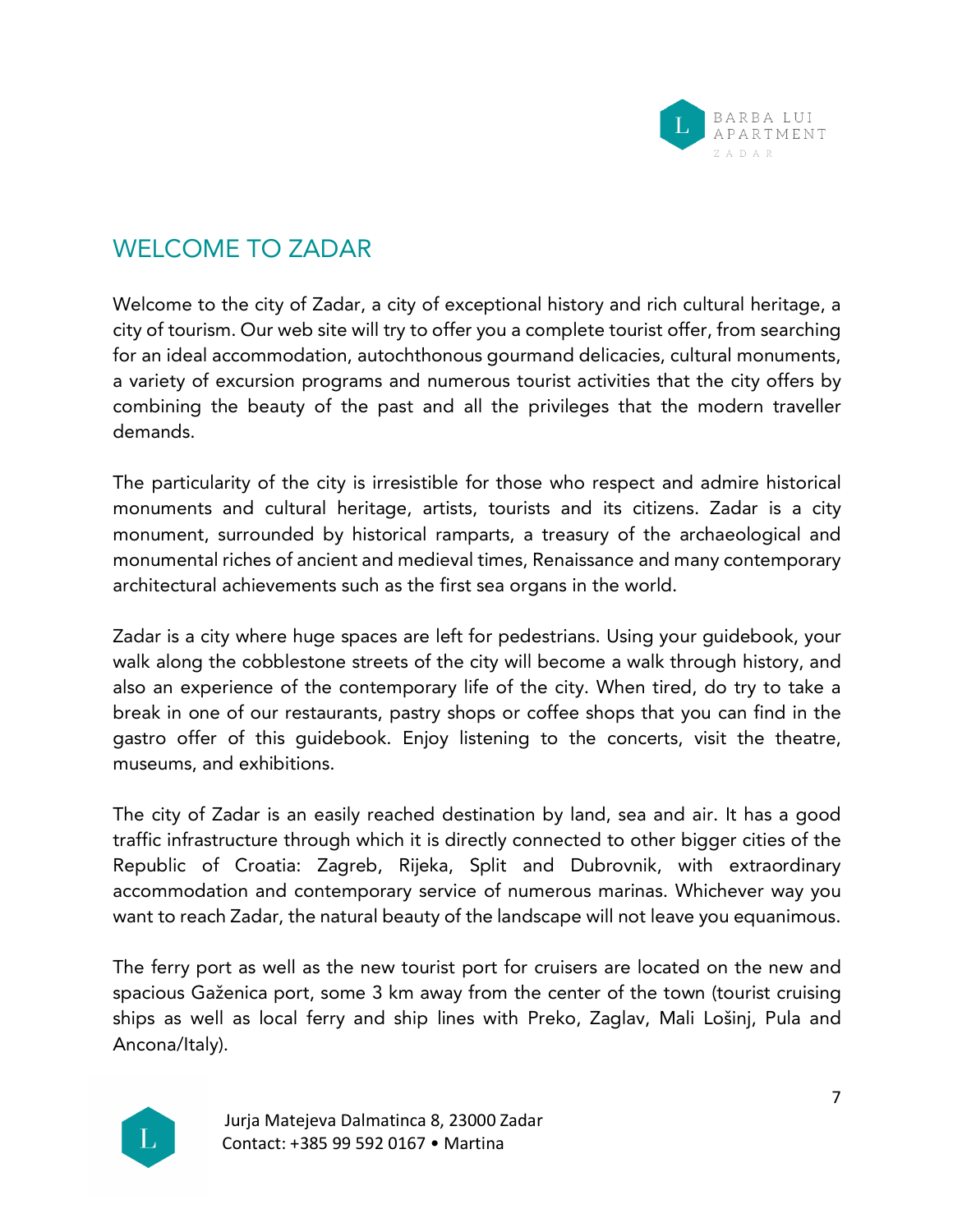

Situated in the heart of the Adriatic, Zadar is the urban center of northern Dalmatia as administrative, economic, cultural and political center of the region with 75,000 inhabitants. The coast is particularly indented, the islands and the untouched nature allures many boaters to this regions. The archipelago counts 24 bigger and about 300 smaller islets and rocks, 3 nature parks - Telašćica, Velebit and Vransko jezero and 5 national parks - Paklenica, Plitvice lakes, Kornati Islands, Krka and Sjeverni Velebit classifying Zadar and its surroundings at the very top of the Croatian tourist offer.

Welcome to Zadar!

# ABOUT CROATIA

## Geographical position:

Croatia occupies the largest part of the eastern coast of the Adriatic sea which, as a part of the Mediterranean sea, penetrates deepest into European soil. Croatia's shoreline and numerous islands enjoy the majority of the Adriatic coastline. The narrow Dinara mountain range separates the country's Mediterranean region from its central European continental part, which spans from the easterly edges of the Alps in the North-West to the shores of the Danube in the East, encompassing the southern part of the fertile Pannonian lowlands.

## Surface:

The mainland covers an area of 56,594 km2. Territorial waters cover a surface area of 31,067 km2.

## Population:

Croatia has 4,429,078 inhabitants.

## Composition of population:

The majority of the population are Croats, with the largest minorities being Serbs, Bosnians, Slovenes, Hungarians, Czechs, Italians and Albanians.

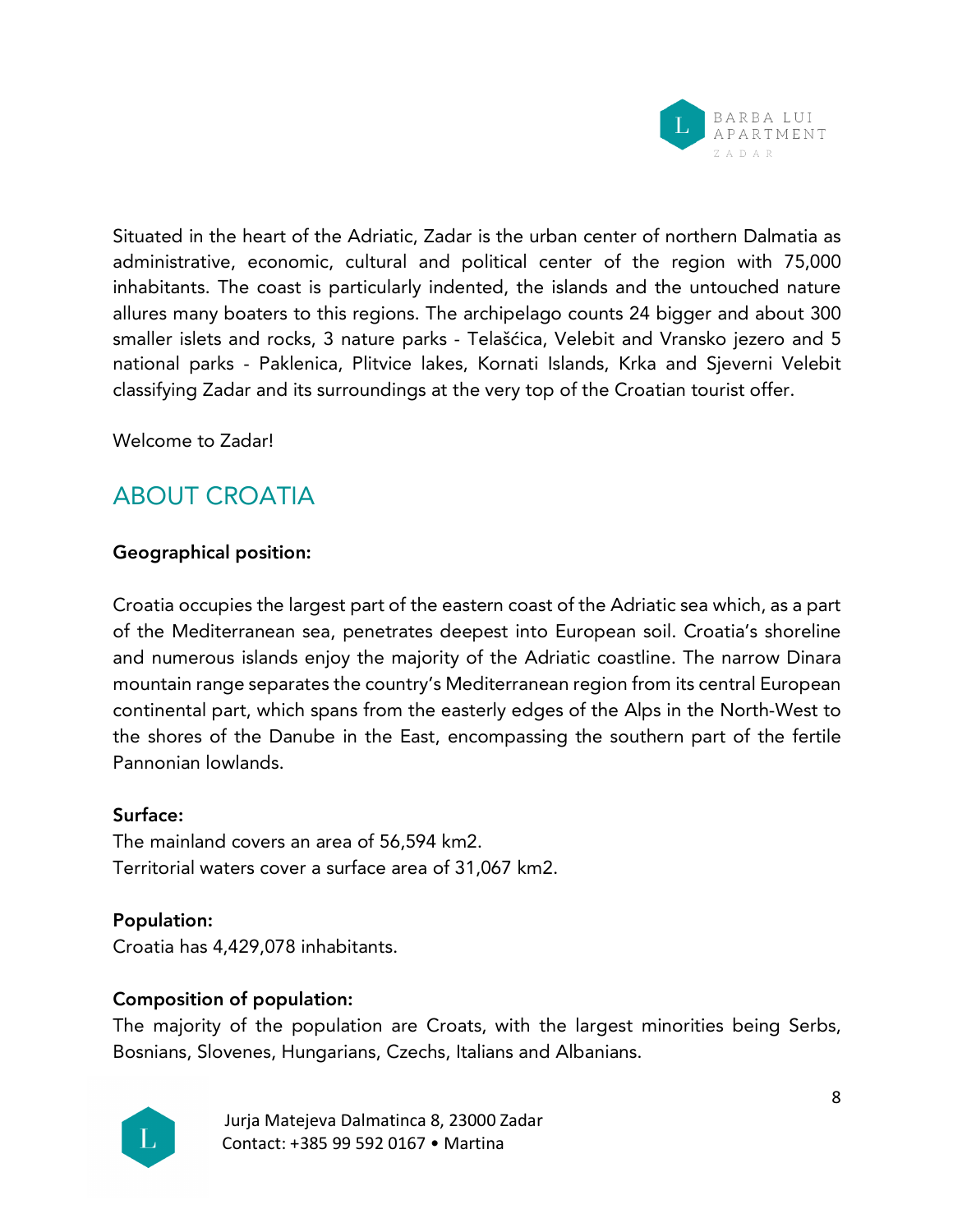

## System of government:

Croatia is a multi-party parliamentary republic.

#### Capital:

With 779,145 inhabitants, Zagreb is the economic, transport, cultural and academic centre of the country.

#### Length of the coastline:

6,278 km, of which 4,398 km is made up of island coastlines, solitary rocks and reefs.

#### Number of islands, solitary rocks and reefs:

1,244. The largest islands are Krk and Cres. There are 50 inhabited islands.

## Highest peak:

Dinara, 1,831 m above sea level.

#### Climate:

Interior is moderately warm and rainy, while Croatia's highest peaks have a mountain climate which includes snowfall. The areas along the Adriatic coast have a pleasantly mild Mediterranean climate with a large number of sunny days, summers are hot and dry and winters are mild and wet.

Average temperatures in the continental interior are: January -2 to 0 oC, with somewhat lower temperatures at the highest altitudes; August approximately 20 oC, with around 12 oC at the highest altitudes. Average temperatures in the Littoral (Adriatic Coast) are: January -5 to 9 oC, August -22 to 25 oC. The sea temperature in winter is 12 oC and approximately 25 oC in summer.

## Currency:

The official currency in Croatia is the kuna (1 kuna = 100 lipa). Foreign currency can be

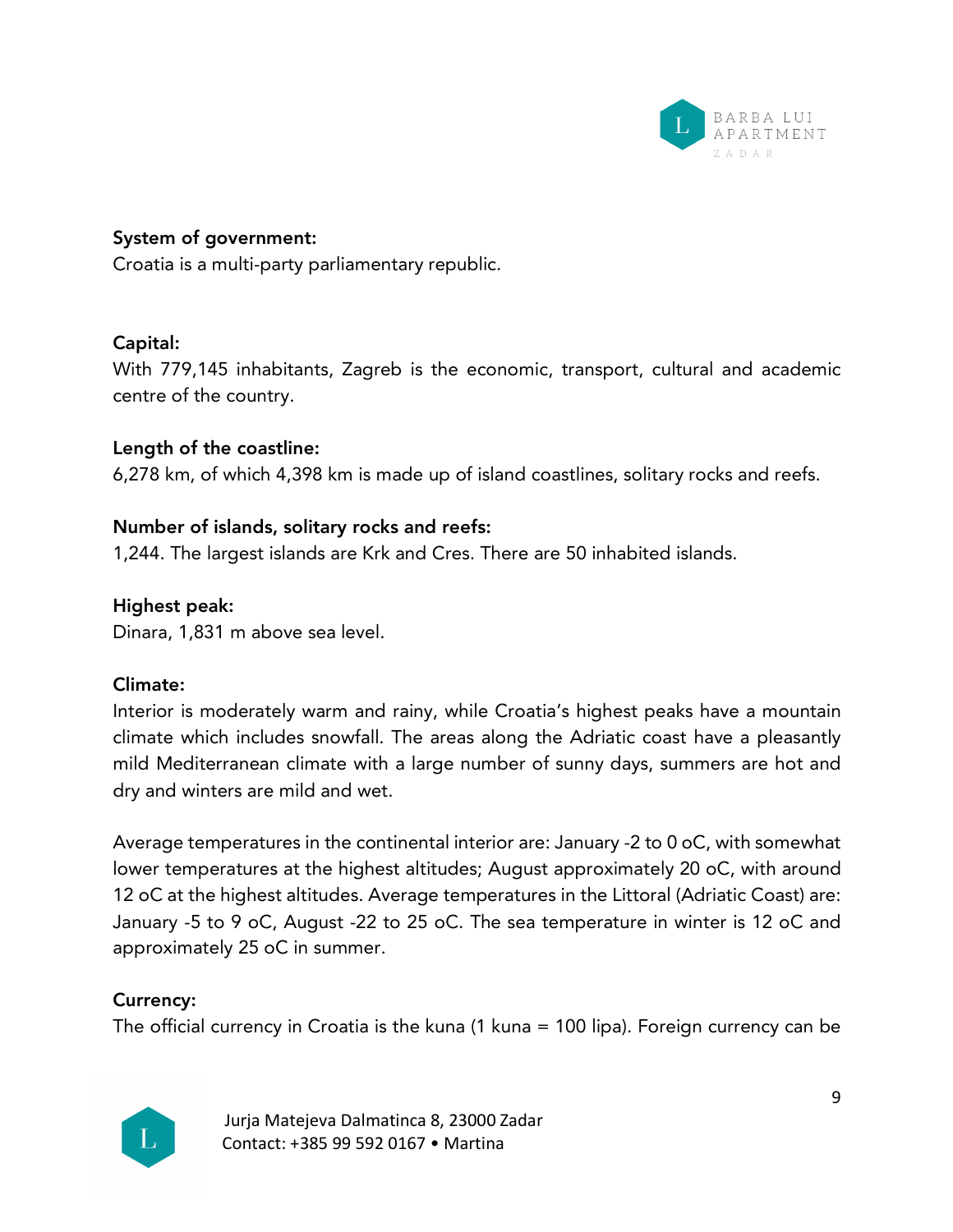

exchanged in banks, exchange offices, post offices and in the majority of tourist information offices, hotels and campsites.

Credit cards (Mastercard, Visa, American Express and Diners) are accepted in almost all hotels, marinas, restaurants, shops and cash machines.

Power supply: 220 V, frequency 50 Hz

*Tap water is safe to drink in all of Croatia!*

## TRAVEL DOCUMENTS:

A valid passport or some other identification document recognised by international agreement; for certain countries a personal identity card is sufficient (a document which testifies to the identity and citizenship of the bearer).

Information: Diplomatic missions and consular offices of the Republic of Croatia abroad or the Ministry of Foreign Affairs and European Integration of the Republic of Croatia.

Tel: +385 1 4569 964 e-mail: stranci@mvpei.hr, vize@mvpei.hr web: www.mvpei.hr

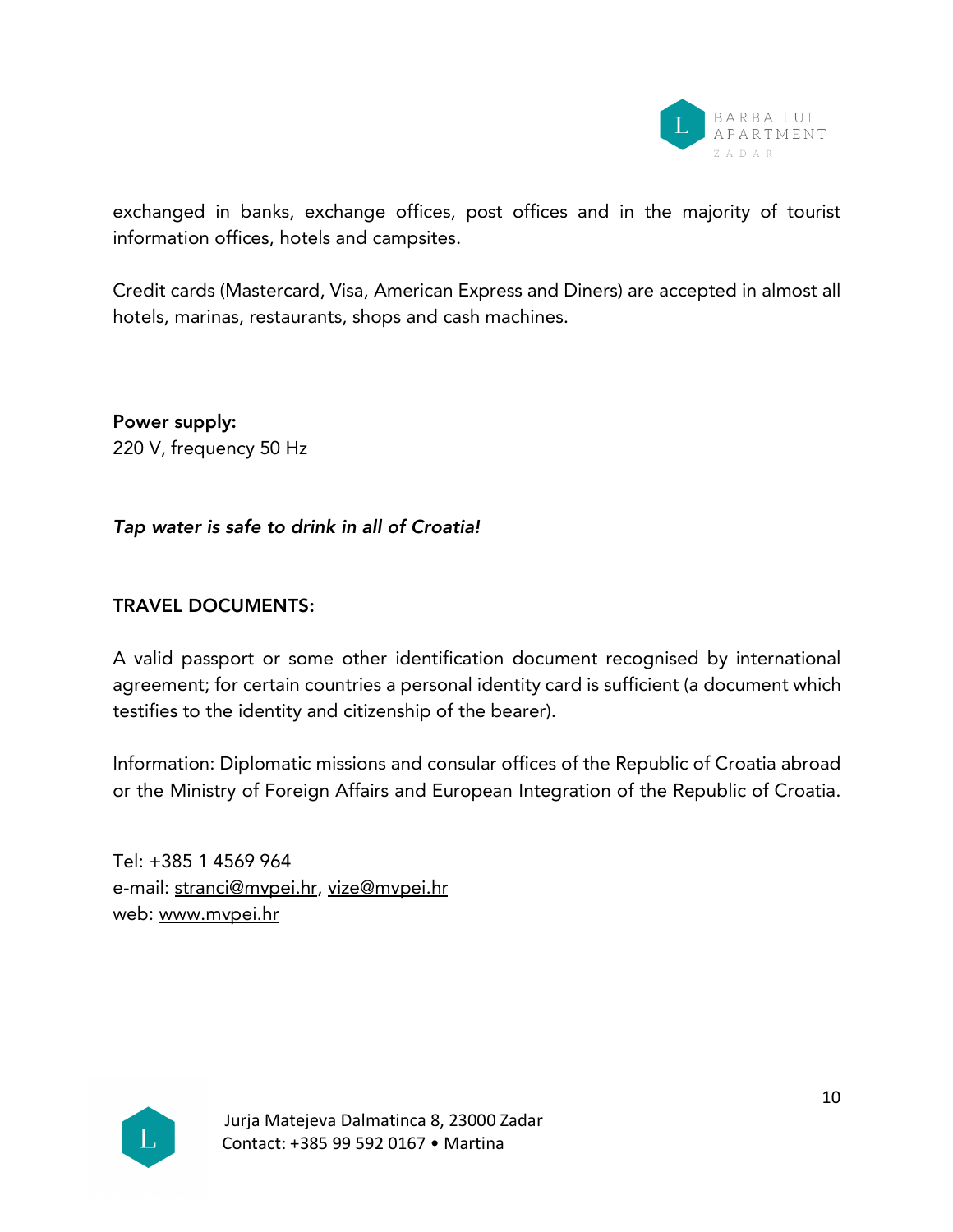

#### HEALTH SERVICES:

There are hospitals and clinics located in all larger towns and cities, while smaller centres have dispensaries and pharmacies only.

Foreign visitors who are covered by health insurance in their own country are not obliged to pay for emergency medical services during a private stay in the Republic of Croatia if a convention on Social Security has been signed between Croatia and the visitors' country of origin, i.e. if they have in their possession a certificate stipulated by such a convention confirming their right to health care. Health care (including transport) is used for emergency cases in the manner and according to regulations valid for Croatian citizens covered by Social Security, with identical participation in health care costs (participation). Persons coming from countries with which no such convention has been signed personally bear the costs of health services rendered.

For further information, please contact the Croatian Institute for Health Insurance Tel: +385 1 4806 333 web: www.hzzo-net.hr

## PUBLIC HOLIDAYS IN CROATIA:

 January - New Year's Day January – Epiphany Easter Sunday & Easter Monday May - Labour Day Corpus Christi June - Anti-Fascist Resistance Day June - Statehood Day August - Victory Day and National Thanksgiving Day August - Assumption Day October - Independence Day

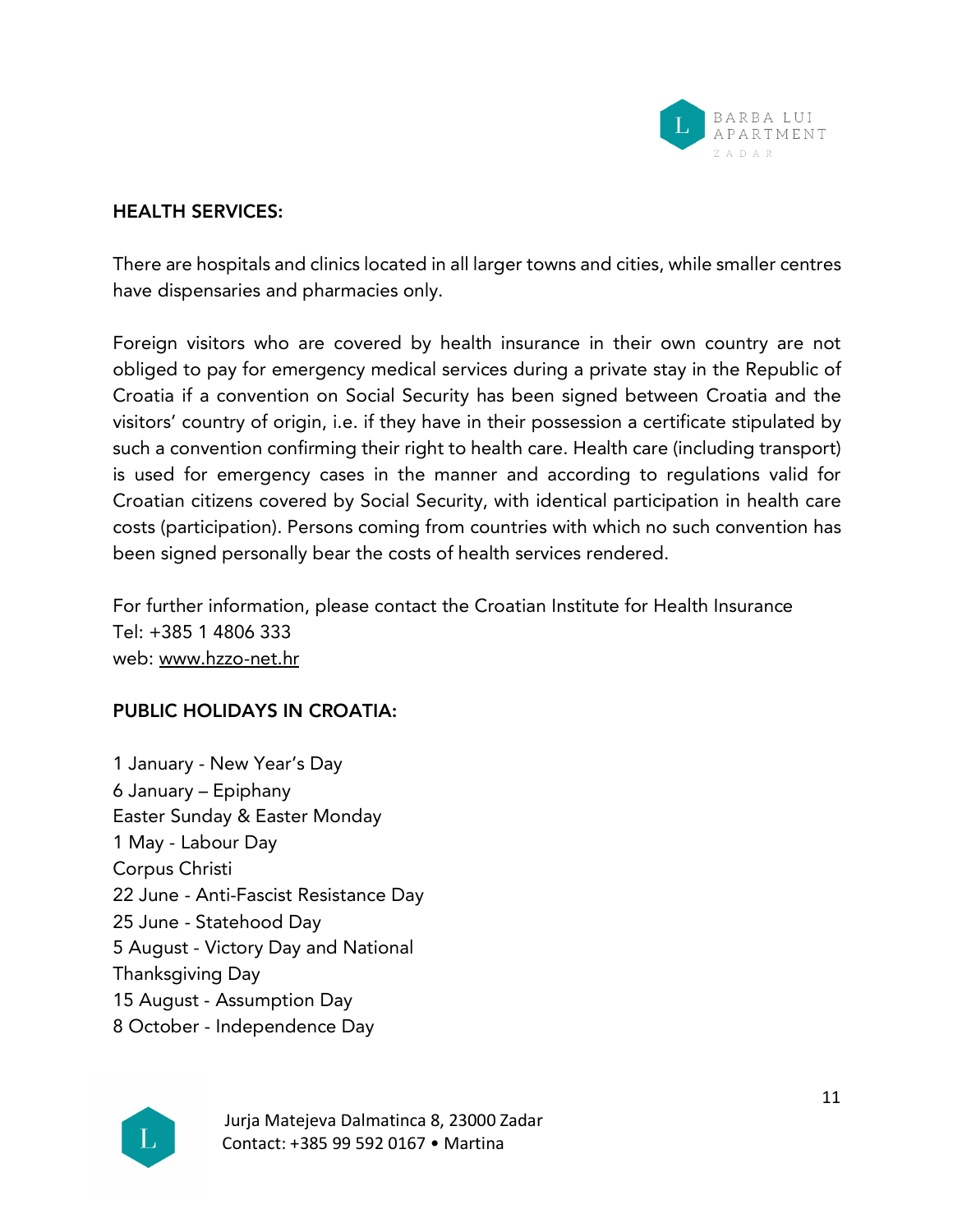

1 November - All Saints' Day 25-26 December - Christmas Holidays

# SHOPS AND PUBLIC SERVICES WORKING HOURS:

During the tourist season, most shops are open from 8 a.m. until 8 p.m. on weekdays, and many of them are also open during the weekend. Public services and business offices work from 8 a.m. until 4 p.m., Monday to Friday.

# POST AND TELECOMMUNICATIONS:

Weekdays, in smaller centres from 7 a.m. until 2 p.m. Some offices work a split shift. In most towns and tourist centres, duty post offices are open on Saturdays and Sundays.

Phone cards are used in all public telephones and may be purchased from post offices and from newspaper kiosks. International calls may be made directly from any public telephone.

Web: www.posta.hr

# IN THE EVENT OF AN ACCIDENT, CALL 112 FOR HELP!

This number can be reached any time, day or night, regardless of where you are in the Republic of Croatia or in the European Union.

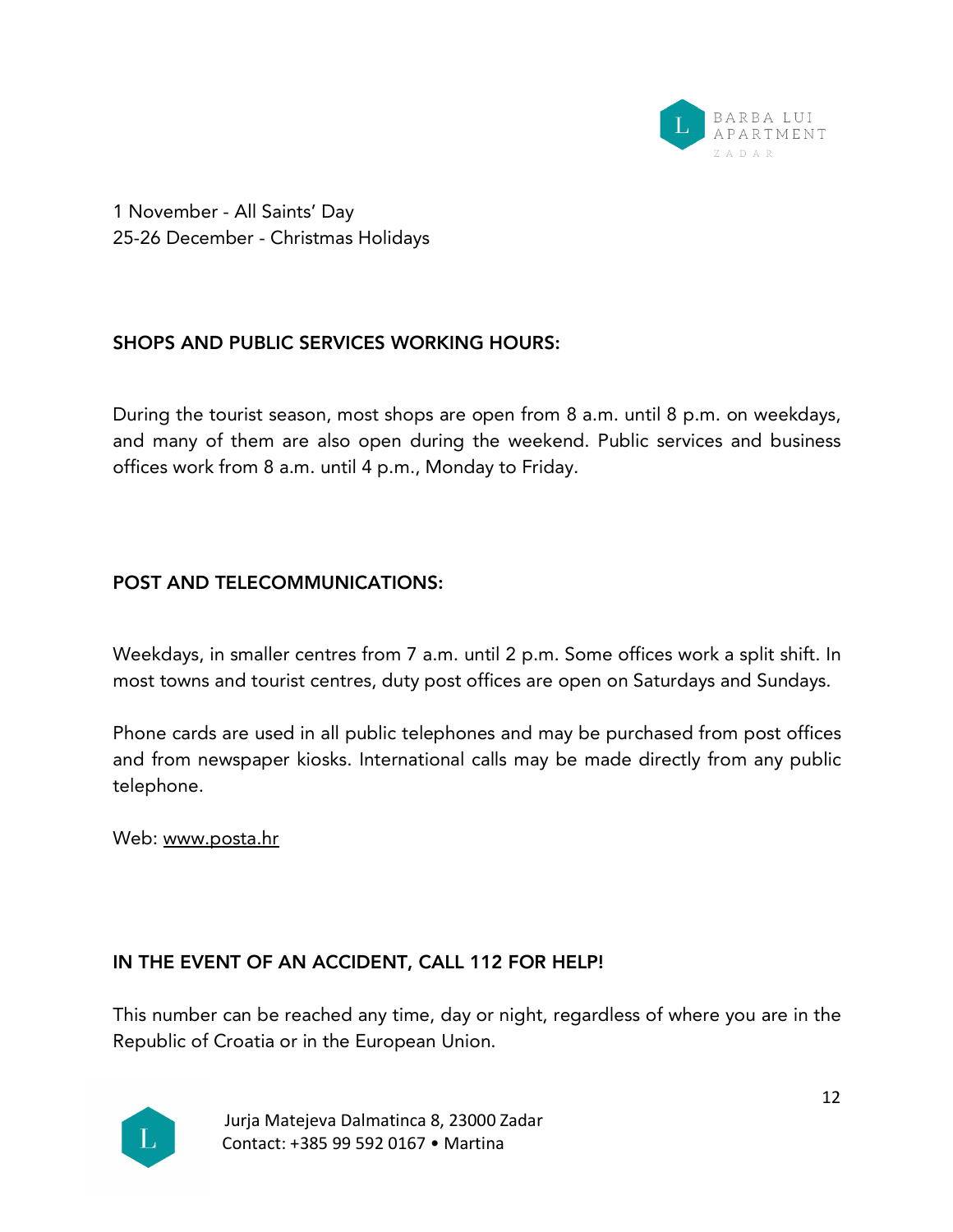

Calls to this number are free of charge.

Calls can be made through all operators and all telephone devices by dialling 112.

In the event of an accident, the 112 Centre can be contacted in any one of the following foreign languages: English, German, Italian, Hungarian, Slovakian and Czech.

#### *CALL 112! If you need:*

Emergency medical assistance, The assistance of fire fighters, The assistance of the police, The assistance of the Mountain Rescue Service, The assistance of other emergency services and operative search and rescue forces.

# RADIO NEWS IN FOREIGN LANGUAGES DURING THE TOURIST SEASON:

Croatian Radio broadcasts programmes in foreign languages designed for tourists in Croatia on several frequencies.

A daily programme is broadcast at 8:05 pm on Channel One, in English, for a duration of approximately 10 min.

During the summer season, Channel Two of the Croatian Radio (98,5 Mhz – northwestern Croatia and the Dubrovnik Littoral; 105.3 Mhz – Istria; 96.1 Mhz – Split; 98.9 Mhz – the Makarska Littoral; 93.3 Mhz – Gorski kotar) will broadcast, in addition to regular news and reports from HAK (the Croatian Automobile Club) in Croatian, traffic information in English and German, and in August, also in Italian. Traffic and congestion alerts from HAK are broadcast in Croatian and English.

During the summer period, on Channel Two of the Croatian Radio, news is broadcast every hour from the Third Channel of Austrian Radio and Bayern 3 in German, RAI Uno